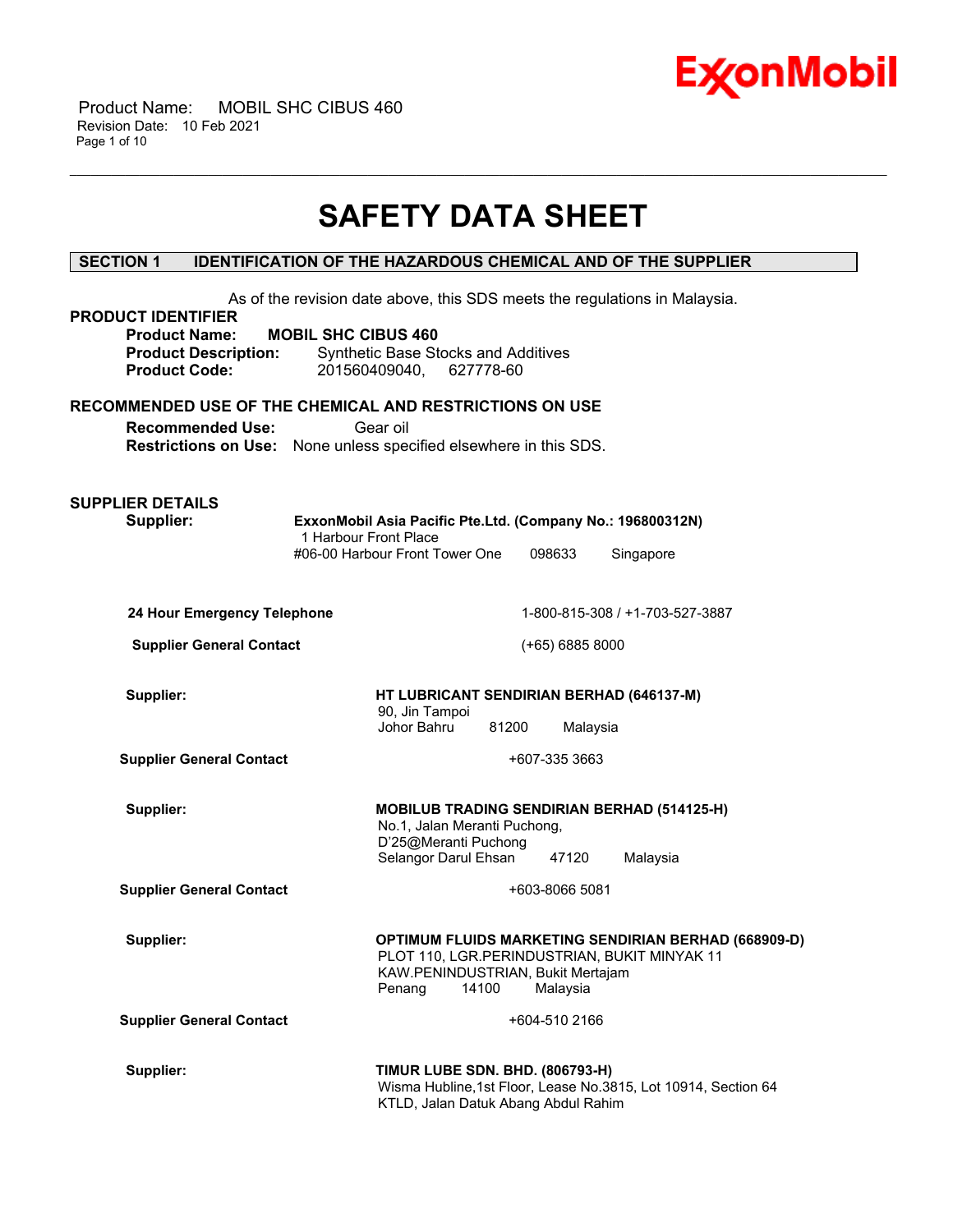

 Product Name: MOBIL SHC CIBUS 460 Revision Date: 10 Feb 2021 Page 2 of 10

| 93450 Kuching |          |
|---------------|----------|
| Sarawak       | Malaysia |

\_\_\_\_\_\_\_\_\_\_\_\_\_\_\_\_\_\_\_\_\_\_\_\_\_\_\_\_\_\_\_\_\_\_\_\_\_\_\_\_\_\_\_\_\_\_\_\_\_\_\_\_\_\_\_\_\_\_\_\_\_\_\_\_\_\_\_\_\_\_\_\_\_\_\_\_\_\_\_\_\_\_\_\_\_\_\_\_\_\_\_\_\_\_\_\_\_\_\_\_\_\_\_\_\_\_\_\_\_\_\_\_\_\_\_\_\_\_

**Supplier General Contact** +6 082 338567

# **SECTION 2 HAZARDS IDENTIFICATION**

This material is not hazardous according to regulatory guidelines (see SDS Section 15).

#### **Other hazard information:**

#### **PHYSICAL / CHEMICAL HAZARDS**

No significant hazards.

#### **HEALTH HAZARDS**

 High-pressure injection under skin may cause serious damage. Excessive exposure may result in eye, skin, or respiratory irritation.

# **ENVIRONMENTAL HAZARDS**

No significant hazards.

**NOTE:** This material should not be used for any other purpose than the recommended use in Section 1 without expert advice. Health studies have shown that chemical exposure may cause potential human health risks which may vary from person to person.

# **SECTION 3 COMPOSITION AND INFORMATION OF THE INGREDIENTS OF THE HAZARDOUS CHEMICAL**

This material is defined as a mixture.

#### **No Hazardous Substance(s) or Complex Substance(s) required for disclosure.**

# **SECTION 4 FIRST AID MEASURES**

#### **INHALATION**

Remove from further exposure. For those providing assistance, avoid exposure to yourself or others. Use adequate respiratory protection. If respiratory irritation, dizziness, nausea, or unconsciousness occurs, seek immediate medical assistance. If breathing has stopped, assist ventilation with a mechanical device or use mouth-to-mouth resuscitation.

# **SKIN CONTACT**

Wash contact areas with soap and water. If product is injected into or under the skin, or into any part of the body, regardless of the appearance of the wound or its size, the individual should be evaluated immediately by a physician as a surgical emergency. Even though initial symptoms from high pressure injection may be minimal or absent, early surgical treatment within the first few hours may significantly reduce the ultimate extent of injury.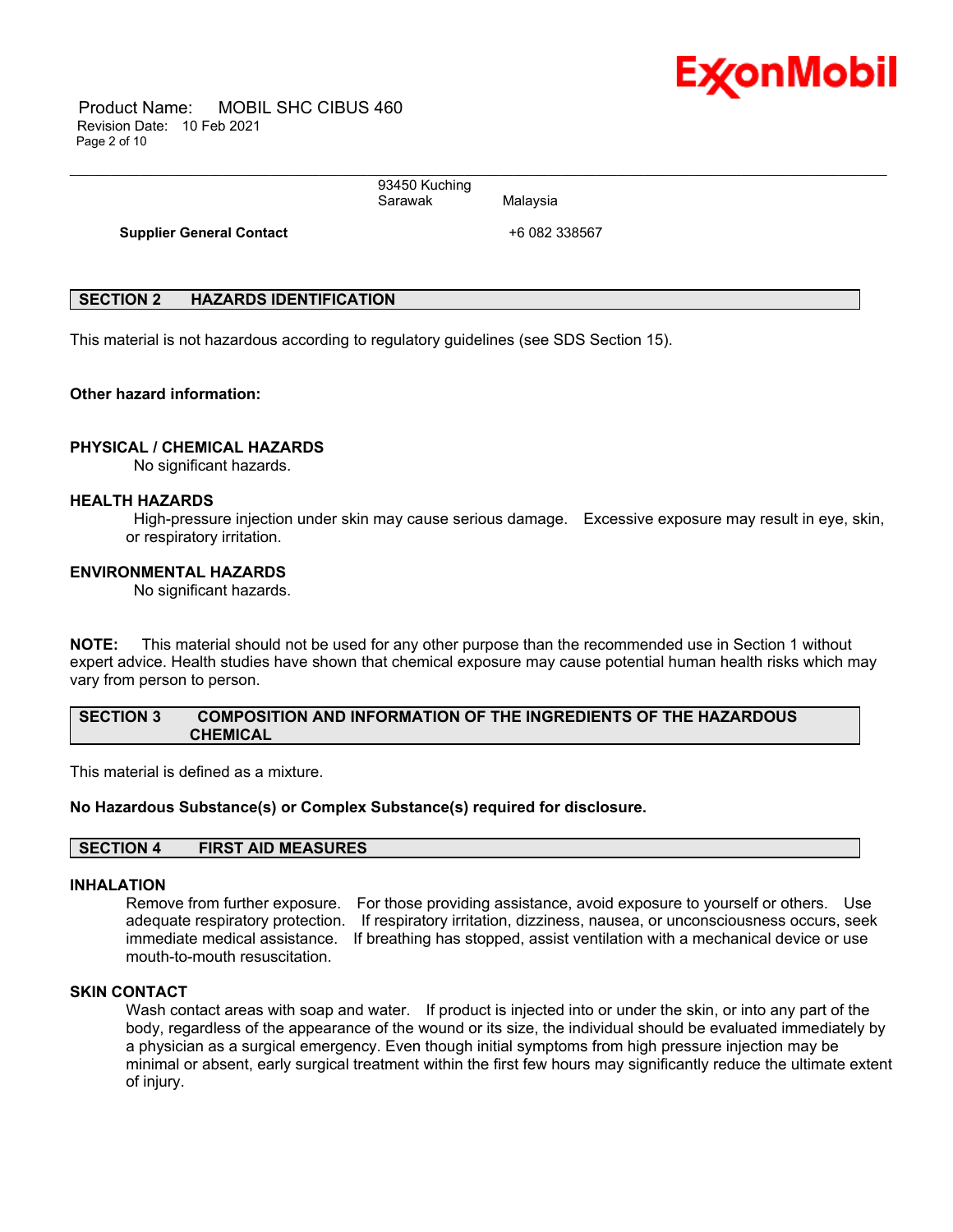

 Product Name: MOBIL SHC CIBUS 460 Revision Date: 10 Feb 2021 Page 3 of 10

#### **EYE CONTACT**

Flush thoroughly with water. If irritation occurs, get medical assistance.

#### **INGESTION**

First aid is normally not required. Seek medical attention if discomfort occurs.

#### **NOTE TO PHYSICIAN**

None

#### **SECTION 5 FIRE FIGHTING MEASURES**

#### **EXTINGUISHING MEDIA**

**Appropriate Extinguishing Media:** Use water fog, foam, dry chemical or carbon dioxide (CO2) to extinguish flames.

\_\_\_\_\_\_\_\_\_\_\_\_\_\_\_\_\_\_\_\_\_\_\_\_\_\_\_\_\_\_\_\_\_\_\_\_\_\_\_\_\_\_\_\_\_\_\_\_\_\_\_\_\_\_\_\_\_\_\_\_\_\_\_\_\_\_\_\_\_\_\_\_\_\_\_\_\_\_\_\_\_\_\_\_\_\_\_\_\_\_\_\_\_\_\_\_\_\_\_\_\_\_\_\_\_\_\_\_\_\_\_\_\_\_\_\_\_\_

**Inappropriate Extinguishing Media:** Straight streams of water

#### **FIRE FIGHTING**

**Fire Fighting Instructions:** Evacuate area. Prevent run-off from fire control or dilution from entering streams, sewers or drinking water supply. Fire-fighters should use standard protective equipment and in enclosed spaces, self-contained breathing apparatus (SCBA). Use water spray to cool fire exposed surfaces and to protect personnel.

**Hazardous Combustion Products:** Aldehydes, Incomplete combustion products, Oxides of carbon, Smoke, Fume, Sulphur oxides

#### **FLAMMABILITY PROPERTIES**

**Flash Point [Method]:** >250°C (482°F) [ASTM D-92] **Flammable Limits (Approximate volume % in air):** LEL: 0.9 UEL: 7.0 **Autoignition Temperature:** N/D

#### **SECTION 6 ACCIDENTAL RELEASE MEASURES**

#### **PERSONAL PRECAUTIONS, PROTECTIVE EQUIPMENT AND EMERGENCY PROCEDURES**

In the event of a spill or accidental release, notify relevant authorities in accordance with all applicable regulations.

#### **PROTECTIVE MEASURES**

Avoid contact with spilled material. See Section 6 for fire fighting information. See the Hazard Identification Section for Significant Hazards. See Section 5 for First Aid Advice. See Section 8 for advice on the minimum requirements for personal protective equipment. Additional protective measures may be necessary, depending on the specific circumstances and/or the expert judgment of the emergency responders.

# **ENVIRONMENTAL PRECAUTIONS**

Large Spills: Dyke far ahead of liquid spill for later recovery and disposal. Prevent entry into waterways, sewers, basements or confined areas.

# **METHODS AND MATERIAL FOR CONTAINMENT AND CLEANING UP**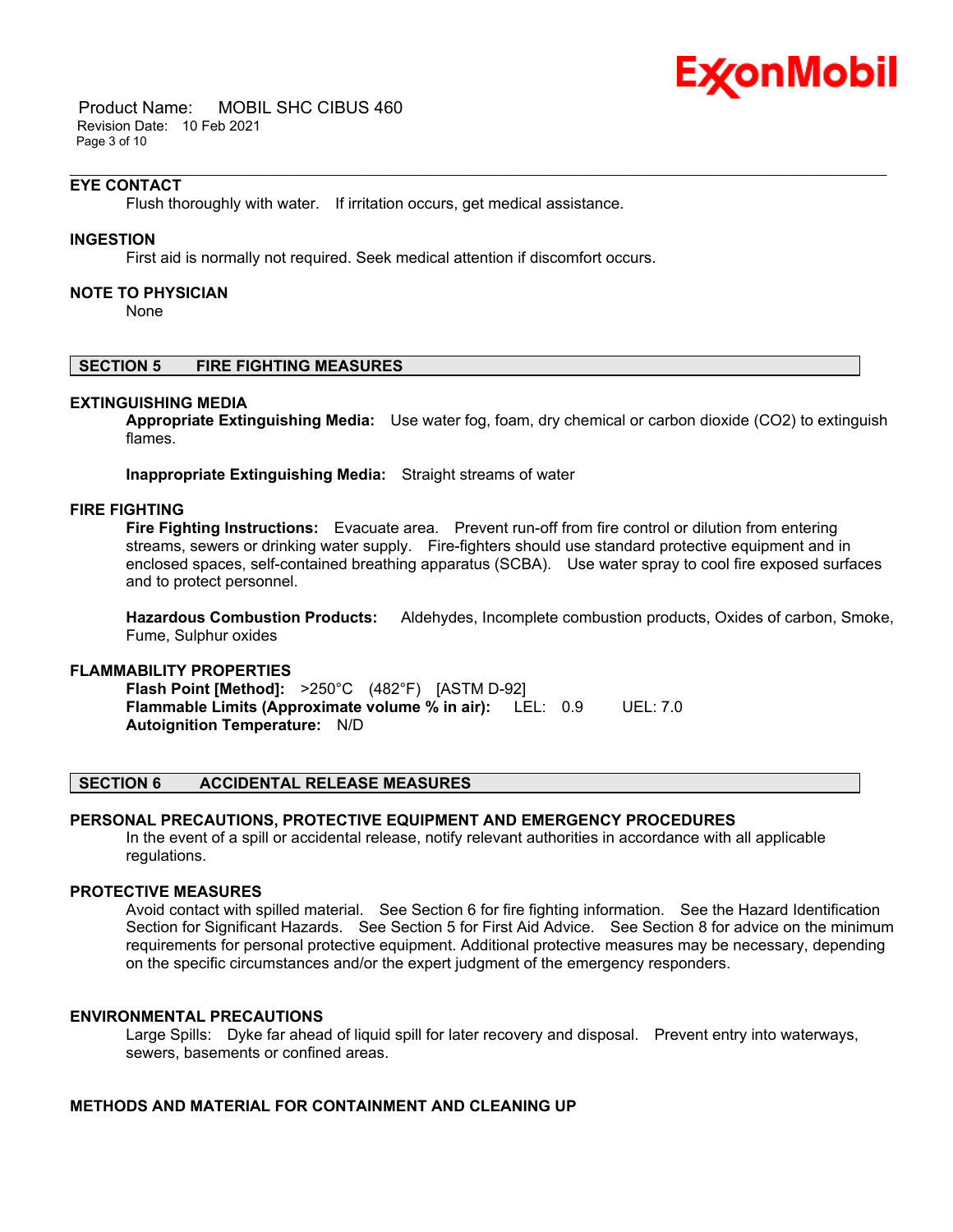Product Name: MOBIL SHC CIBUS 460 Revision Date: 10 Feb 2021 Page 4 of 10



\_\_\_\_\_\_\_\_\_\_\_\_\_\_\_\_\_\_\_\_\_\_\_\_\_\_\_\_\_\_\_\_\_\_\_\_\_\_\_\_\_\_\_\_\_\_\_\_\_\_\_\_\_\_\_\_\_\_\_\_\_\_\_\_\_\_\_\_\_\_\_\_\_\_\_\_\_\_\_\_\_\_\_\_\_\_\_\_\_\_\_\_\_\_\_\_\_\_\_\_\_\_\_\_\_\_\_\_\_\_\_\_\_\_\_\_\_\_ **Land Spill:** Stop leak if you can do so without risk. Recover by pumping or with suitable absorbent.

**Water Spill:** Stop leak if you can do so without risk. Confine the spill immediately with booms. Warn other shipping. Remove from the surface by skimming or with suitable absorbents. Seek the advice of a specialist before using dispersants.

Water spill and land spill recommendations are based on the most likely spill scenario for this material; however, geographic conditions, wind, temperature, (and in the case of a water spill) wave and current direction and speed may greatly influence the appropriate action to be taken. For this reason, local experts should be consulted. Note: Local regulations may prescribe or limit action to be taken.

# **SECTION 7 HANDLING AND STORAGE**

# **PRECAUTIONS FOR SAFE HANDLING**

 Prevent small spills and leakage to avoid slip hazard. Material can accumulate static charges which may cause an electrical spark (ignition source). When the material is handled in bulk, an electrical spark could ignite any flammable vapors from liquids or residues that may be present (e.g., during switch-loading operations). Use proper bonding and/or earthing procedures. However, bonding and earthing may not eliminate the hazard from static accumulation. Consult local applicable standards for guidance. Additional references include American Petroleum Institute 2003 (Protection Against Ignitions Arising out of Static, Lightning and Stray Currents) or National Fire Protection Agency 77 (Recommended Practice on Static Electricity) or CENELEC CLC/TR 50404 (Electrostatics - Code of practice for the avoidance of hazards due to static electricity).

**Static Accumulator:** This material is a static accumulator.

**Specific Hygiene Measures:** Always observe good personal hygiene measures, such as washing after handling the material and before eating, drinking, and/or smoking. Routinely wash work clothing and protective equipment to remove contaminants. Discard contaminated clothing and footwear that cannot be cleaned. Practice good housekeeping.

# **CONDITIONS FOR SAFE STORAGE, INCLUDING ANY INCOMPATIBILITIES**

 The type of container used to store the material may affect static accumulation and dissipation. Do not store in open or unlabelled containers.

#### **SECTION 8 EXPOSURE CONTROLS / PERSONAL PROTECTION**

#### **CONTROL PARAMETERS**

**Exposure limits/standards for materials that can be formed when handling this product:** When mists/aerosols can occur the following is recommended:  $5$  mg/m<sup>3</sup> - ACGIH TLV (inhalable fraction).

NOTE: Limits/standards shown for guidance only. Follow applicable regulations.

# **Biological limits**

No biological limits allocated.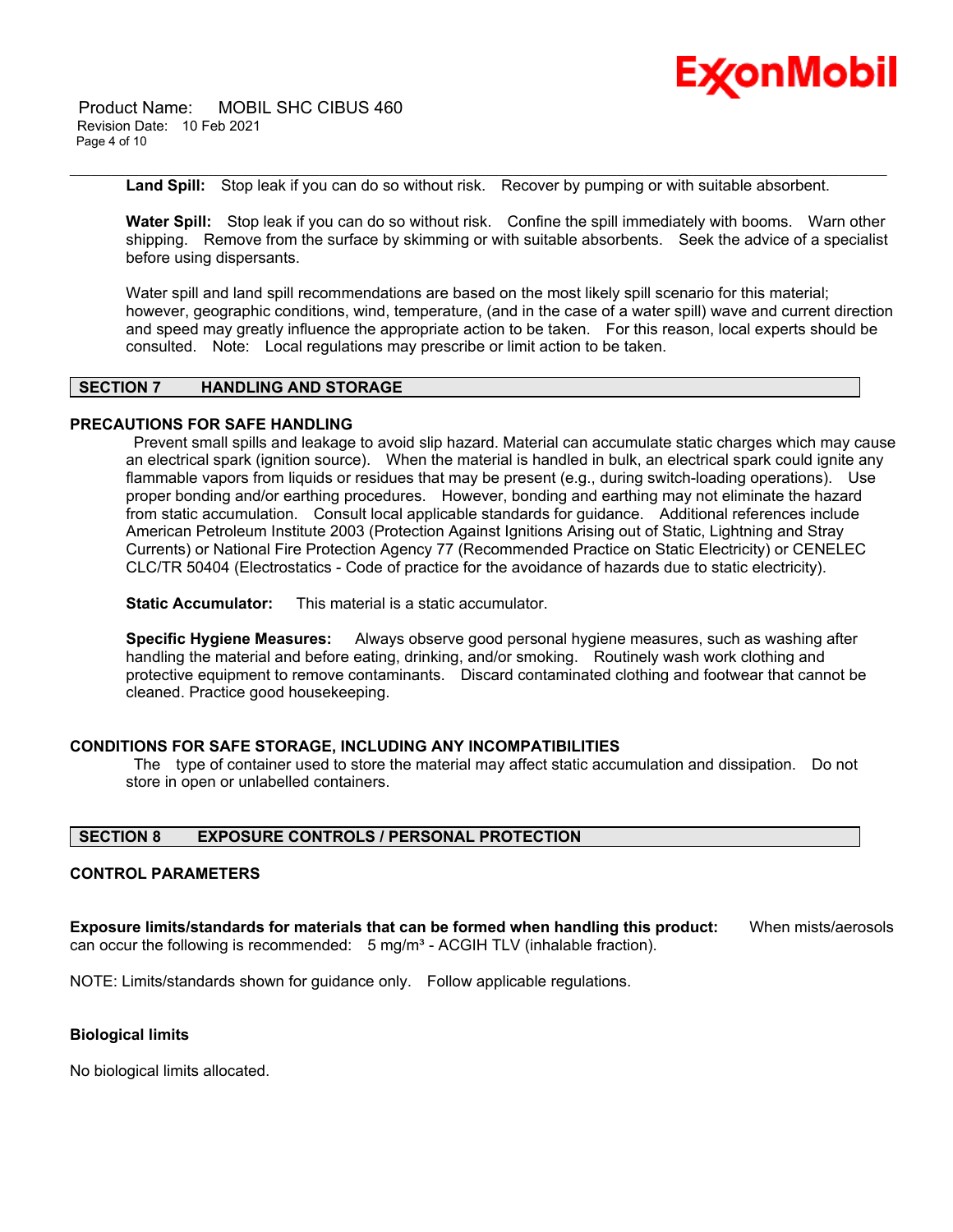# **Ex⁄onMobil**

 Product Name: MOBIL SHC CIBUS 460 Revision Date: 10 Feb 2021 Page 5 of 10

# **ENGINEERING CONTROLS**

The level of protection and types of controls necessary will vary depending upon potential exposure conditions. Control measures to consider:

No special requirements under ordinary conditions of use and with adequate ventilation.

\_\_\_\_\_\_\_\_\_\_\_\_\_\_\_\_\_\_\_\_\_\_\_\_\_\_\_\_\_\_\_\_\_\_\_\_\_\_\_\_\_\_\_\_\_\_\_\_\_\_\_\_\_\_\_\_\_\_\_\_\_\_\_\_\_\_\_\_\_\_\_\_\_\_\_\_\_\_\_\_\_\_\_\_\_\_\_\_\_\_\_\_\_\_\_\_\_\_\_\_\_\_\_\_\_\_\_\_\_\_\_\_\_\_\_\_\_\_

# **PERSONAL PROTECTION**

Personal protective equipment selections vary based on potential exposure conditions such as applications, handling practices, concentration and ventilation. Information on the selection of protective equipment for use with this material, as provided below, is based upon intended, normal usage.

**Respiratory Protection:** If engineering controls do not maintain airborne contaminant concentrations at a level which is adequate to protect worker health, an approved respirator may be appropriate. Respirator selection, use, and maintenance must be in accordance with regulatory requirements, if applicable. Types of respirators to be considered for this material include:

 No special requirements under ordinary conditions of use and with adequate ventilation. **Particulate** 

For high airborne concentrations, use an approved supplied-air respirator, operated in positive pressure mode. Supplied air respirators with an escape bottle may be appropriate when oxygen levels are inadequate, gas/vapour warning properties are poor, or if air purifying filter capacity/rating may be exceeded.

**Hand Protection:** Any specific glove information provided is based on published literature and glove manufacturer data. Glove suitability and breakthrough time will differ depending on the specific use conditions. Contact the glove manufacturer for specific advice on glove selection and breakthrough times for your use conditions. Inspect and replace worn or damaged gloves. The types of gloves to be considered for this material include:

No protection is ordinarily required under normal conditions of use. Nitrile,Viton

**Eye Protection:** If contact is likely, safety glasses with side shields are recommended.

**Skin and Body Protection:** Any specific clothing information provided is based on published literature or manufacturer data. The types of clothing to be considered for this material include:

 No skin protection is ordinarily required under normal conditions of use. In accordance with good industrial hygiene practices, precautions should be taken to avoid skin contact.

# **ENVIRONMENTAL CONTROLS**

 Comply with applicable environmental regulations limiting discharge to air, water and soil. Protect the environment by applying appropriate control measures to prevent or limit emissions.

# **SECTION 9 PHYSICAL AND CHEMICAL PROPERTIES**

**Note: Physical and chemical properties are provided for safety, health and environmental considerations only and may not fully represent product specifications. Contact the Supplier for additional information.**

# **GENERAL INFORMATION**

**Physical State:** Liquid **Colour:** Pale Yellow **Odour:** Characteristic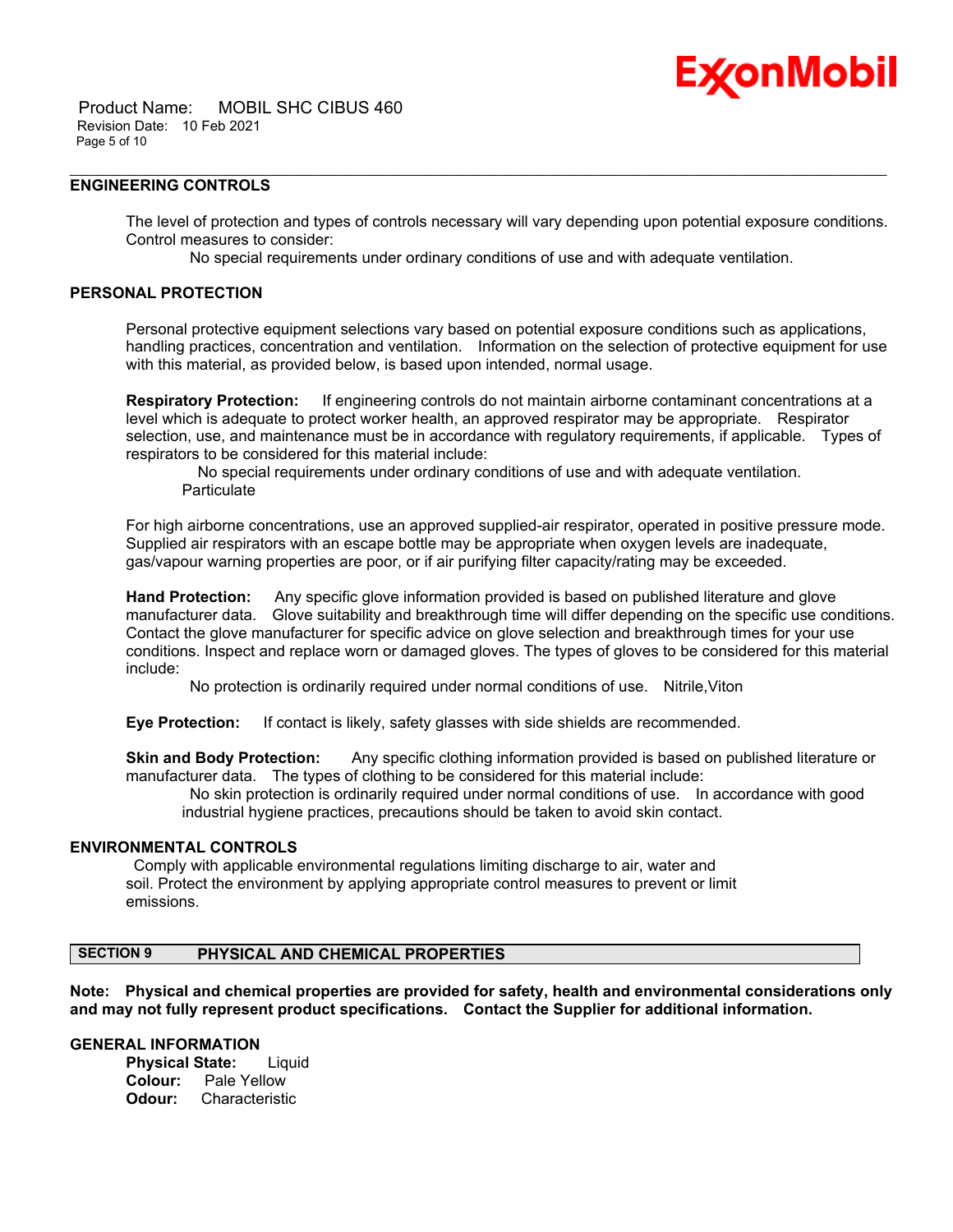

 Product Name: MOBIL SHC CIBUS 460 Revision Date: 10 Feb 2021 Page 6 of 10

\_\_\_\_\_\_\_\_\_\_\_\_\_\_\_\_\_\_\_\_\_\_\_\_\_\_\_\_\_\_\_\_\_\_\_\_\_\_\_\_\_\_\_\_\_\_\_\_\_\_\_\_\_\_\_\_\_\_\_\_\_\_\_\_\_\_\_\_\_\_\_\_\_\_\_\_\_\_\_\_\_\_\_\_\_\_\_\_\_\_\_\_\_\_\_\_\_\_\_\_\_\_\_\_\_\_\_\_\_\_\_\_\_\_\_\_\_\_ **Odour Threshold:** N/D

**IMPORTANT HEALTH, SAFETY, AND ENVIRONMENTAL INFORMATION Relative Density (at 15 °C):** 0.85 [ASTM D4052] **Flammability (Solid, Gas):** N/A **Flash Point [Method]:** >250°C (482°F) [ASTM D-92] **Flammable Limits (Approximate volume % in air):** LEL: 0.9 UEL: 7.0 **Autoignition Temperature:** N/D **Boiling Point / Range:** > 316°C (601°F) [Estimated] **Decomposition Temperature:** N/D **Vapour Density (Air = 1):** > 2 at 101 kPa [Estimated] **Vapour Pressure:** < 0.013 kPa (0.1 mm Hg) at 20 °C [Estimated] **Evaporation Rate (n-butyl acetate = 1):** N/D **pH:** N/A **Log Pow (n-Octanol/Water Partition Coefficient):** > 3.5 [Estimated] **Solubility in Water:** Negligible **Viscosity:** 460 cSt (460 mm2/sec) at 40ºC | 43.55 cSt (43.55 mm2/sec) at 100°C [ASTM D 445] **Oxidizing Properties:** See Hazards Identification Section.

# **OTHER INFORMATION**

**Freezing Point:** N/D **Melting Point:** N/A **Pour Point:** -30°C (-22°F) [ASTM D97]

# **SECTION 10 STABILITY AND REACTIVITY**

**REACTIVITY:** See sub-sections below.

**STABILITY:** Material is stable under normal conditions.

**CONDITIONS TO AVOID:** Excessive heat. High energy sources of ignition.

**INCOMPATIBLE MATERIALS:** Strong oxidisers

**HAZARDOUS DECOMPOSITION PRODUCTS:** Material does not decompose at ambient temperatures.

**POSSIBILITY OF HAZARDOUS REACTIONS:** Hazardous polymerization will not occur.

**SECTION 11 TOXICOLOGICAL INFORMATION**

# **INFORMATION ON TOXICOLOGICAL EFFECTS**

| <b>Hazard Class</b>                                 | <b>Conclusion / Remarks</b>                                |
|-----------------------------------------------------|------------------------------------------------------------|
| <b>Inhalation</b>                                   |                                                            |
| Acute Toxicity: No end point data for<br>Imaterial. | Minimally Toxic. Based on assessment of the components.    |
| Irritation: No end point data for material.         | Negligible hazard at ambient/normal handling temperatures. |
| Ingestion                                           |                                                            |
| Acute Toxicity: No end point data for<br>material.  | Minimally Toxic. Based on assessment of the components.    |
| <b>Skin</b>                                         |                                                            |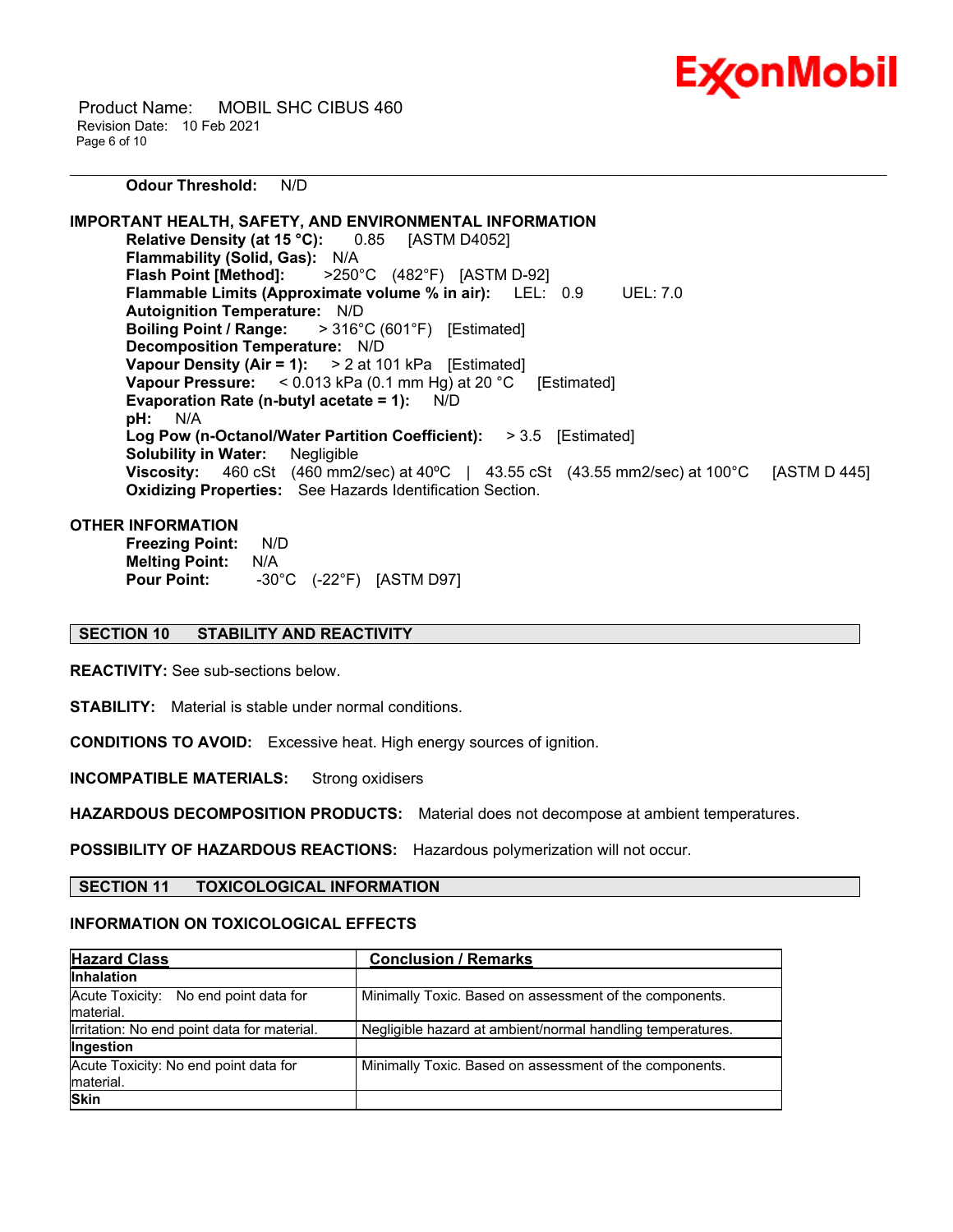

 Product Name: MOBIL SHC CIBUS 460 Revision Date: 10 Feb 2021 Page 7 of 10

| Acute Toxicity: No end point data for<br>lmaterial.                | Minimally Toxic. Based on assessment of the components.                                                           |
|--------------------------------------------------------------------|-------------------------------------------------------------------------------------------------------------------|
| Skin Corrosion/Irritation: No end point data<br>for material.      | Negligible irritation to skin at ambient temperatures. Based on<br>assessment of the components.                  |
| Eye                                                                |                                                                                                                   |
| Serious Eye Damage/Irritation: No end point<br>ldata for material. | May cause mild, short-lasting discomfort to eyes. Based on<br>assessment of the components.                       |
| <b>Sensitisation</b>                                               |                                                                                                                   |
| Respiratory Sensitization: No end point data<br>for material.      | Not expected to be a respiratory sensitizer.                                                                      |
| Skin Sensitization: No end point data for<br>Imaterial.            | Not expected to be a skin sensitizer. Based on assessment of the<br>components.                                   |
| Aspiration: Data available.                                        | Not expected to be an aspiration hazard. Based on physico-<br>chemical properties of the material.                |
| <b>Germ Cell Mutagenicity: No end point data</b><br>for material.  | Not expected to be a germ cell mutagen. Based on assessment of<br>the components.                                 |
| <b>Carcinogenicity:</b> No end point data for<br>lmaterial.        | Not expected to cause cancer. Based on assessment of the<br>components.                                           |
| <b>Reproductive Toxicity:</b> No end point data<br>for material.   | Not expected to be a reproductive toxicant. Based on assessment<br>of the components.                             |
| Lactation: No end point data for material.                         | Not expected to cause harm to breast-fed children.                                                                |
| <b>Specific Target Organ Toxicity (STOT)</b>                       |                                                                                                                   |
| Single Exposure: No end point data for<br>material.                | Not expected to cause organ damage from a single exposure.                                                        |
| Repeated Exposure: No end point data for<br>material.              | Not expected to cause organ damage from prolonged or repeated<br>exposure. Based on assessment of the components. |

# **OTHER INFORMATION**

#### **For the product itself:**

Repeated and/or prolonged exposure may cause irritation to the skin, eyes, or respiratory tract. **Contains:**

Synthetic base oils: Not expected to cause significant health effects under conditions of normal use, based on laboratory studies with the same or similar materials. Not mutagenic or genotoxic. Not sensitising in test animals and humans.

# **IARC Classification:**

**The following ingredients are cited on the lists below:** None.

--REGULATORY LISTS SEARCHED-- 1 = IARC 1 2 = IARC 2A 3 = IARC 2B

# **SECTION 12 ECOLOGICAL INFORMATION**

The information given is based on data for the material, components of the material, or for similar materials, through the application of bridging principals.

# **ECOTOXICITY**

Material -- Not expected to be harmful to aquatic organisms.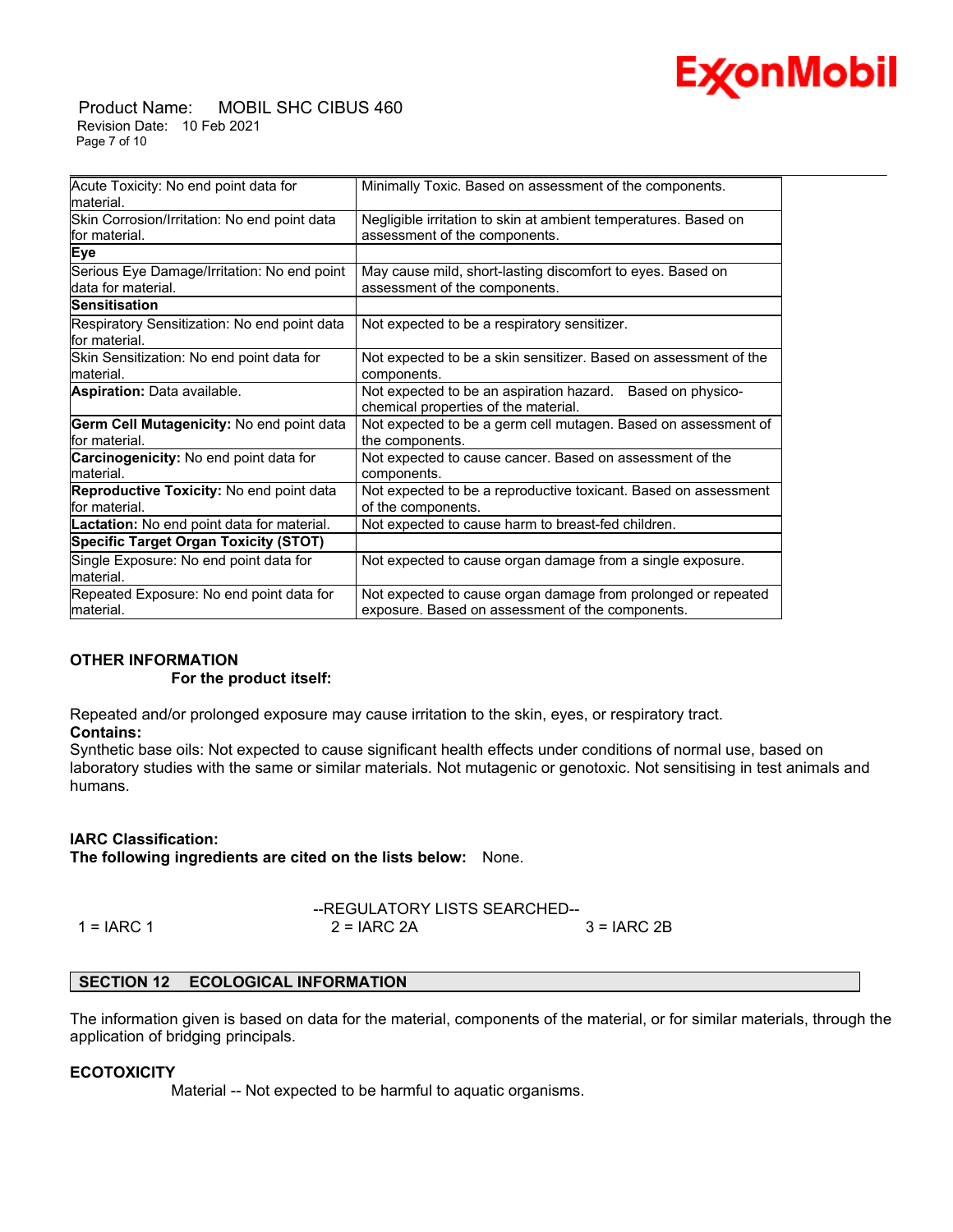

 Product Name: MOBIL SHC CIBUS 460 Revision Date: 10 Feb 2021 Page 8 of 10

#### **MOBILITY IN SOIL**

 Base oil component -- Low solubility and floats and is expected to migrate from water to the land. Expected to partition to sediment and wastewater solids.

\_\_\_\_\_\_\_\_\_\_\_\_\_\_\_\_\_\_\_\_\_\_\_\_\_\_\_\_\_\_\_\_\_\_\_\_\_\_\_\_\_\_\_\_\_\_\_\_\_\_\_\_\_\_\_\_\_\_\_\_\_\_\_\_\_\_\_\_\_\_\_\_\_\_\_\_\_\_\_\_\_\_\_\_\_\_\_\_\_\_\_\_\_\_\_\_\_\_\_\_\_\_\_\_\_\_\_\_\_\_\_\_\_\_\_\_\_\_

**PERSISTENCE AND DEGRADABILITY** No data available.

**BIOACCUMULATIVE POTENTIAL** No data available

# **OTHER ADVERSE EFFECTS**

No adverse effects are expected.

# **SECTION 13 DISPOSAL INFORMATION**

Disposal recommendations based on material as supplied. Disposal must be in accordance with current applicable laws and regulations, and material characteristics at time of disposal.

#### **DISPOSAL METHODS**

Product is suitable for burning in an enclosed controlled burner for fuel value or disposal by supervised incineration at very high temperatures to prevent formation of undesirable combustion products. Protect the environment. Dispose of used oil at designated sites. Minimize skin contact. Do not mix used oils with solvents, brake fluids or coolants.

#### **REGULATORY DISPOSAL INFORMATION**

#### **Environmental Quality (Scheduled Wastes) Regulations 2005 waste code:** SW 305

Note: These codes are assigned based upon the most common uses for this material and may not reflect contaminants resulting from actual use. Waste producers need to assess the actual process used when generating the waste and its contaminants in order to assign the proper waste disposal code(s); This material is considered as hazardous waste pursuant to Environmental Quality (Scheduled Wastes) Regulations 2005.

**Empty Container Warning** Empty Container Warning (where applicable): Empty containers may contain residue and can be dangerous. Do not attempt to refill or clean containers without proper instructions. Empty drums should be completely drained and safely stored until appropriately reconditioned or disposed. Empty containers should be taken for recycling, recovery, or disposal through suitably qualified or licensed contractor and in accordance with governmental regulations. DO NOT PRESSURISE, CUT, WELD, BRAZE, SOLDER, DRILL, GRIND, OR EXPOSE SUCH CONTAINERS TO HEAT, FLAME, SPARKS, STATIC ELECTRICITY, OR OTHER SOURCES OF IGNITION. THEY MAY EXPLODE AND CAUSE INJURY OR DEATH.

# **SECTION 14 TRANSPORT INFORMATION**

**LAND** : Not Regulated for Land Transport

**SEA (IMDG):** Not Regulated for Sea Transport according to IMDG-Code

**Marine Pollutant:** No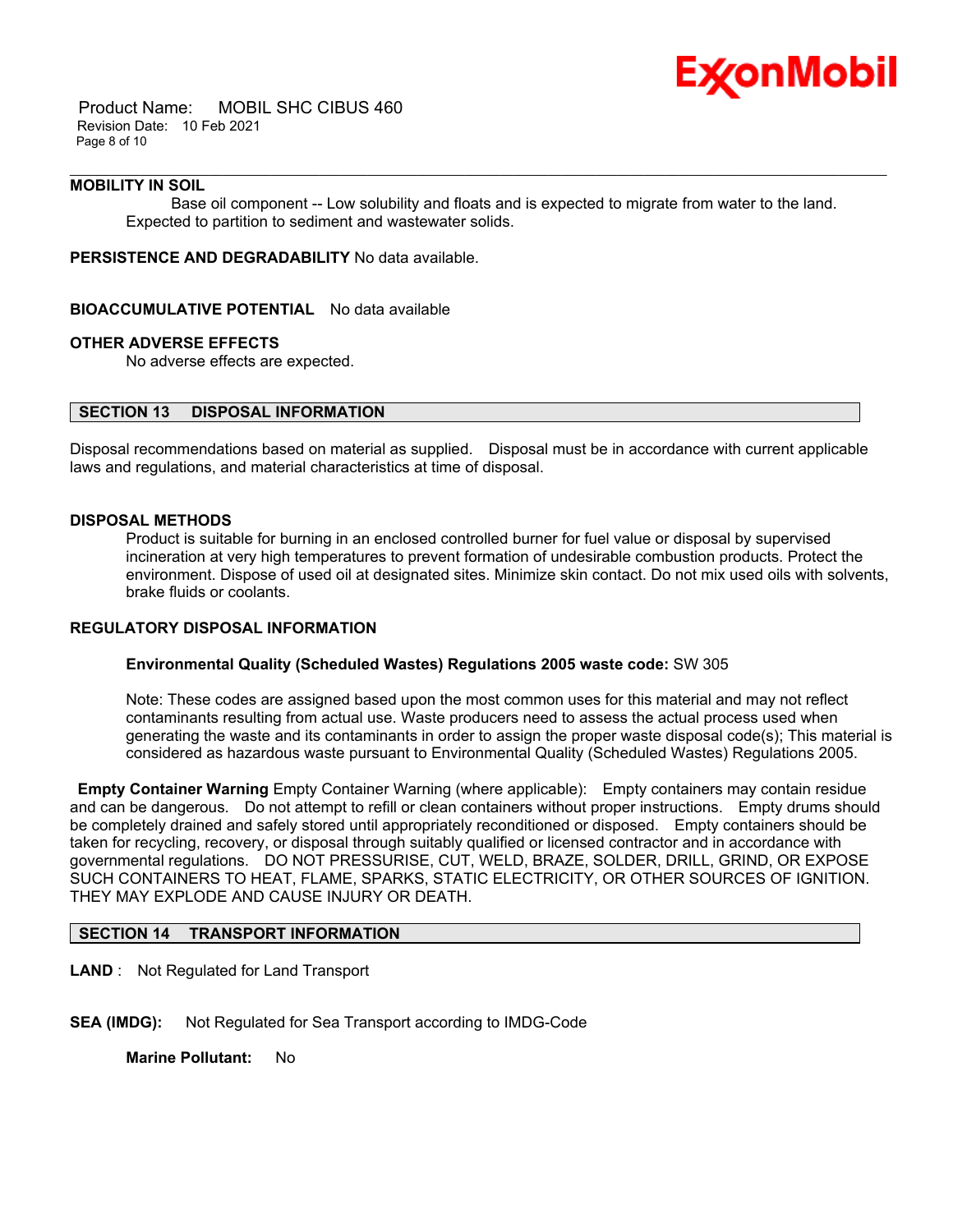

 Product Name: MOBIL SHC CIBUS 460 Revision Date: 10 Feb 2021 Page 9 of 10

**AIR (IATA):** Not Regulated for Air Transport

#### **SECTION 15 REGULATORY INFORMATION**

**This material is not hazardous as defined by the Occupational Safety and Health (Classification, Labeling and Safety Data Sheet of Hazardous Chemicals) Regulations 2013.**

\_\_\_\_\_\_\_\_\_\_\_\_\_\_\_\_\_\_\_\_\_\_\_\_\_\_\_\_\_\_\_\_\_\_\_\_\_\_\_\_\_\_\_\_\_\_\_\_\_\_\_\_\_\_\_\_\_\_\_\_\_\_\_\_\_\_\_\_\_\_\_\_\_\_\_\_\_\_\_\_\_\_\_\_\_\_\_\_\_\_\_\_\_\_\_\_\_\_\_\_\_\_\_\_\_\_\_\_\_\_\_\_\_\_\_\_\_\_

# **REGULATORY STATUS AND APPLICABLE LAWS AND REGULATIONS**

**Listed or exempt from listing/notification on the following chemical inventories (May contain substance(s) subject to notification to the EPA Active TSCA inventory prior to import to USA):** AIIC, DSL, ENCS, IECSC, KECI, TCSI, TSCA

 **Special Cases:**

| . . <b>. .</b><br>_Inv <sub></sub> | $-11 - 11 - 1$<br>, aus |
|------------------------------------|-------------------------|
| PIC                                | Apply                   |
| $\sim$ $\sim$                      | - - -                   |
| ے ں                                | TICHONS                 |

#### **National Laws and Regulations:**

Occupational Safety and Health (Use and Standards of Exposure of Chemicals Hazardous to Health) Regulations 2000

# **SECTION 16 OTHER INFORMATION**

#### **List of abbreviations and acronyms that could be (but not necessarily are) used in this safety data sheet:**

| Acronym       | <b>Full text</b>                                                                                 |
|---------------|--------------------------------------------------------------------------------------------------|
| N/A           | Not applicable                                                                                   |
| N/D           | Not determined                                                                                   |
| NE.           | Not established                                                                                  |
| VOC.          | Volatile Organic Compound                                                                        |
| <b>AIIC</b>   | Australian Inventory of Industrial Chemicals                                                     |
| AIHA WEEL     | American Industrial Hygiene Association Workplace Environmental Exposure Limits                  |
| <b>ASTM</b>   | ASTM International, originally known as the American Society for Testing and Materials (ASTM)    |
| <b>DSL</b>    | Domestic Substance List (Canada)                                                                 |
| <b>EINECS</b> | European Inventory of Existing Commercial Substances                                             |
| <b>ELINCS</b> | European List of Notified Chemical Substances                                                    |
| <b>ENCS</b>   | Existing and new Chemical Substances (Japanese inventory)                                        |
| <b>IECSC</b>  | Inventory of Existing Chemical Substances in China                                               |
| KECI          | Korean Existing Chemicals Inventory                                                              |
| <b>NDSL</b>   | Non-Domestic Substances List (Canada)                                                            |
| <b>NZIOC</b>  | New Zealand Inventory of Chemicals                                                               |
| <b>PICCS</b>  | Philippine Inventory of Chemicals and Chemical Substances                                        |
| <b>TLV</b>    | Threshold Limit Value (American Conference of Governmental Industrial Hygienists)                |
| TSCA          | Toxic Substances Control Act (U.S. inventory)                                                    |
| <b>UVCB</b>   | Substances of Unknown or Variable composition, Complex reaction products or Biological materials |
| LC.           | Lethal Concentration                                                                             |
| LD            | Lethal Dose                                                                                      |
| LL.           | Lethal Loading                                                                                   |
| EC            | <b>Effective Concentration</b>                                                                   |
| EL            | <b>Effective Loading</b>                                                                         |
| <b>NOEC</b>   | No Observable Effect Concentration                                                               |
| <b>NOELR</b>  | No Observable Effect Loading Rate                                                                |